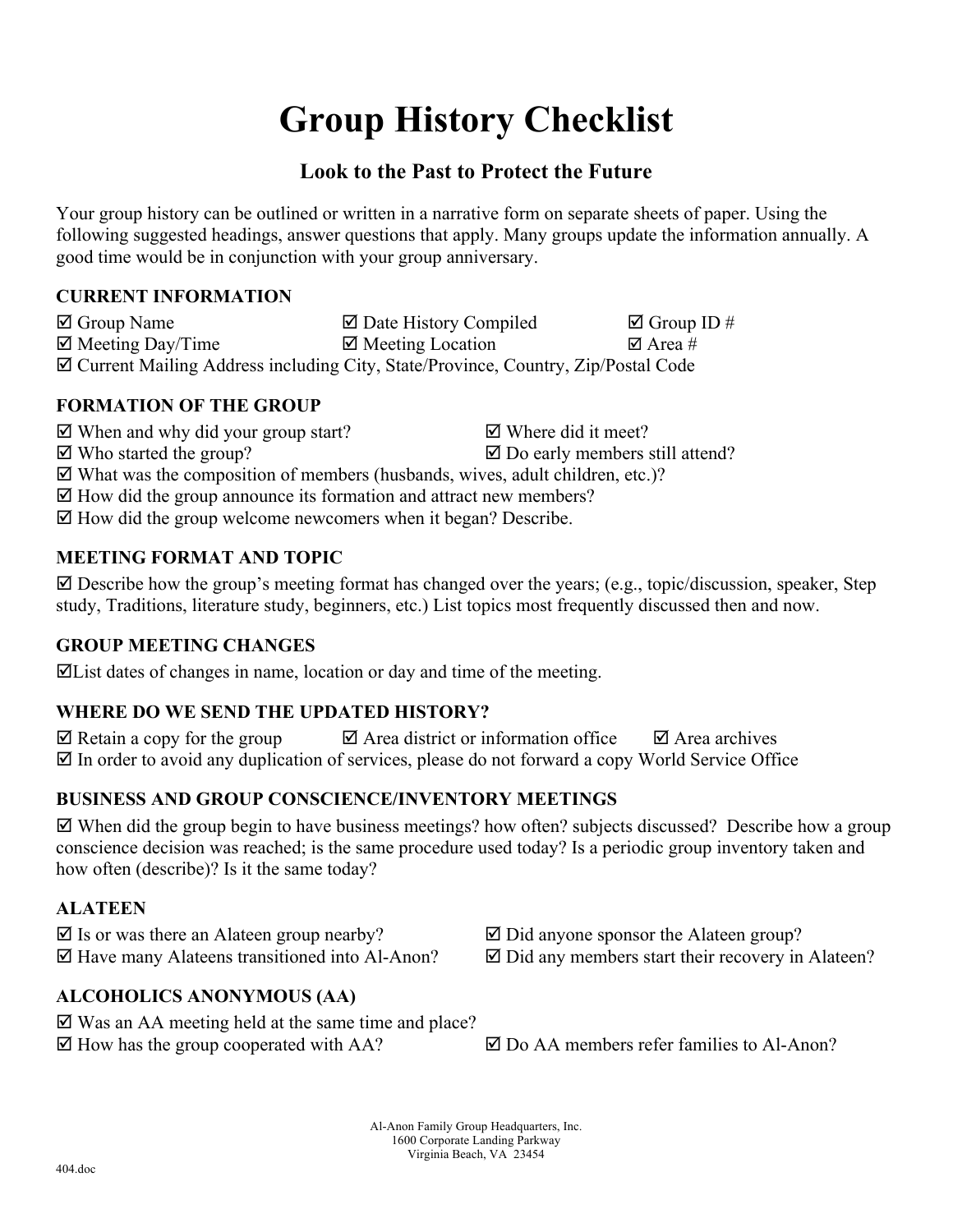## **GROUP PARTICIPATION IN THE SERVICE STRUCTURE**

- $\boxtimes$  Describe how the group participates in the service structure in your Area.
- Does the Group Representative who regularly attends district and Area Assembly meetings give a report?
- $\boxtimes$  Is there any support for the nearby Al-Anon information service (AIS)/intergroup?
- $\boxtimes$  Is an Information Service Representative (ISR) available?
- $\boxtimes$  Do members of the group take Twelfth Step calls from local self-help or hotline answering services, professionals, or agencies (describe process)?
- $\boxtimes$  On a separate piece of paper, list past and present trusted servants and their dates of service for each office. (Group Representatives (GR), Alternate GRs, program chairs, secretaries, treasurers, (ISR), etc.)

#### **SEVENTH TRADITION**

How does the group financially support the:

 $\boxtimes$  district?  $\boxtimes$  area?  $\boxtimes$  information service (intergroup)?  $\boxtimes$  World Service Office?

#### **GROUP ANNIVERSARIES/SPECIAL MEETINGS**

 $\boxtimes$  Describe the group's anniversary, gratitude, or other special meetings. (Holidays, Open Meetings, etc.)

### **THE AL-ANON GROUP WITHIN THE COMMUNITY**

- $\boxtimes$  Describe the part your group has played in the community.
- What kind of cooperation did your group receive from the media, local community agencies or professionals such as ministers or doctors?

#### **LITERATURE**

- $\boxtimes$  Which pieces of Al-Anon literature has the group found the most helpful?
- List favorite and most frequently requested pieces of Al-Anon literature.

#### **THE FORUM**

Describe your group's use of *The Forum* in meetings.

 $\boxtimes$  Is it used for meeting topics?  $\boxtimes$  Do you have a group subscription?

 $\boxtimes$  Do you make other copies available?

Have any members had an article published in *The Forum*? (If so, you might want to retain a copy.)

#### **WHERE IS THIS UPDATED INFORMATION NEEDED?**

- $\boxtimes$  Retain a copy for the group
- Area district or Al-Anon Information Service office
- $\nabla$  Area archives
- $\boxtimes$  In order to avoid any duplication of services, please do not forward a copy World Service Office

(This form may be photocopied and/or translated)